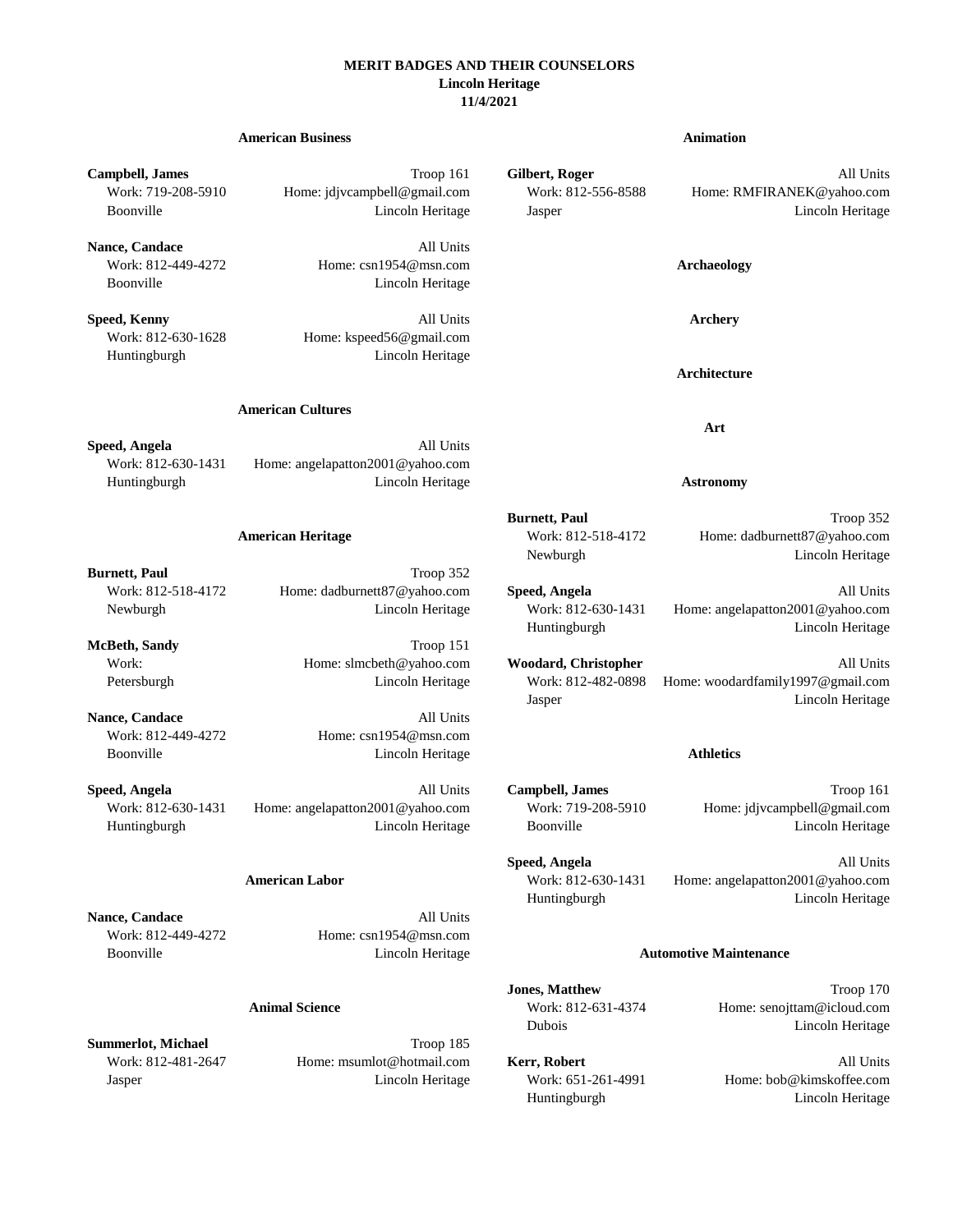**Schoenbachler, James** All Units **Kaiser, Randall All Units All Units All Units** Work: 812-634-6130 Home: jamesschoenbachler@gmail.com Work: 812-449-1410 Home: kaiserrandall265@gmail.com Jasper Lincoln Heritage Dale Lincoln Heritage

**Messmer, Paul** Troop 186 Work: 812-827-3100 Home: paulmessmer12@gmail.com **Lawson, Chad** All Units Ferdinand Lincoln Heritage Work: Home: k3jlaw2@gmail.com

Work: 812-634-9494 Home: drbeck1959@gmail.com

Work: 812-489-0713 Home: curtisconley62@gmail.com

Work: 812-449-1410 Home: kaiserrandall265@gmail.com Dale Lincoln Heritage

Lawson, Chad All Units

Work: 812-634-6130 Home: jamesschoenbachler@gmail.com Jasper Lincoln Heritage **Gries, Scott** All Units

### **Bird Study**

Feltner, Fred Troop 185 Work: 812-631-0881 Home: fcfeltner@gmail.com Jasper Lincoln Heritage

**Maihle, Lonnie** Troop 175 **Green, Jason** Troop 130 Work: 812-983-4164 Home: baffinblue62@gmail.com Work: 954-655-2177 Home: jasonhgreen1@gmail.com Elberfeld Lincoln Heritage Jasper Lincoln Heritage

**Rowley, Brandon Computer Computer Section 161 Gries, Scott Computer Computer All Units** Work: 812-641-4038 Home: brandonrowley28@gmail.com Work: Home: yeahbit@hotmail.com Boonville Lincoln Heritage Dale Lincoln Heritage

Kelly, Jason Troop 185 **Aviation** Work: 812-631-0770 Home: kellyfamily.jason@gmail.com Jasper Lincoln Heritage

Jasper Lincoln Heritage

**Backpacking Rowley, Brandon Rowley, Brandon Troop 161** Work: 812-641-4038 Home: brandonrowley28@gmail.com **Beckman, Dean Example 2018** Encode Lincoln Heritage **Conville** Encode Lincoln Heritage **Lincoln Heritage** 

Jasper Lincoln Heritage **Speed, Angela** All Units Work: 812-630-1431 Home: angelapatton2001@yahoo.com **Conley, Curtis Conley, Curtis All Units** Huntingburgh **Lincoln Heritage** 

Dale Lincoln Heritage **Wagner, Lewis** Troop 182 Work: 812-631-3481 Home: wagner.lewis@yahoo.com **Kaiser, Randall All Units** Jasper **Lincoln Heritage Lincoln Heritage All Units** Jasper **Lincoln Heritage** 

### **Canoeing**

Work: **Home: k3jlaw2@gmail.com Beckman, Dean** Troop 185 Jasper Lincoln Heritage Work: 812-634-9494 Home: drbeck1959@gmail.com Jasper Lincoln Heritage

**Basketry Dixon, John Dixon, John All Units** Work: 812-367-1104 Home: dixonjohn@twc.com **Schoenbachler, James All Units** Jasper **All Units** Jasper **Lincoln Heritage** 

> Work: Home: yeahbit@hotmail.com Dale Lincoln Heritage

**Roper, Brandon** Troop 192 Work: 812-719-9707 Home: brandonroper@att.net **Bugling** Tell City **Tell City Lincoln Heritage** 

**Schitter, Joseph** Troop 185 **Camping** Work: 812-630-5126 Home: joschit@kimball.com Jasper Lincoln Heritage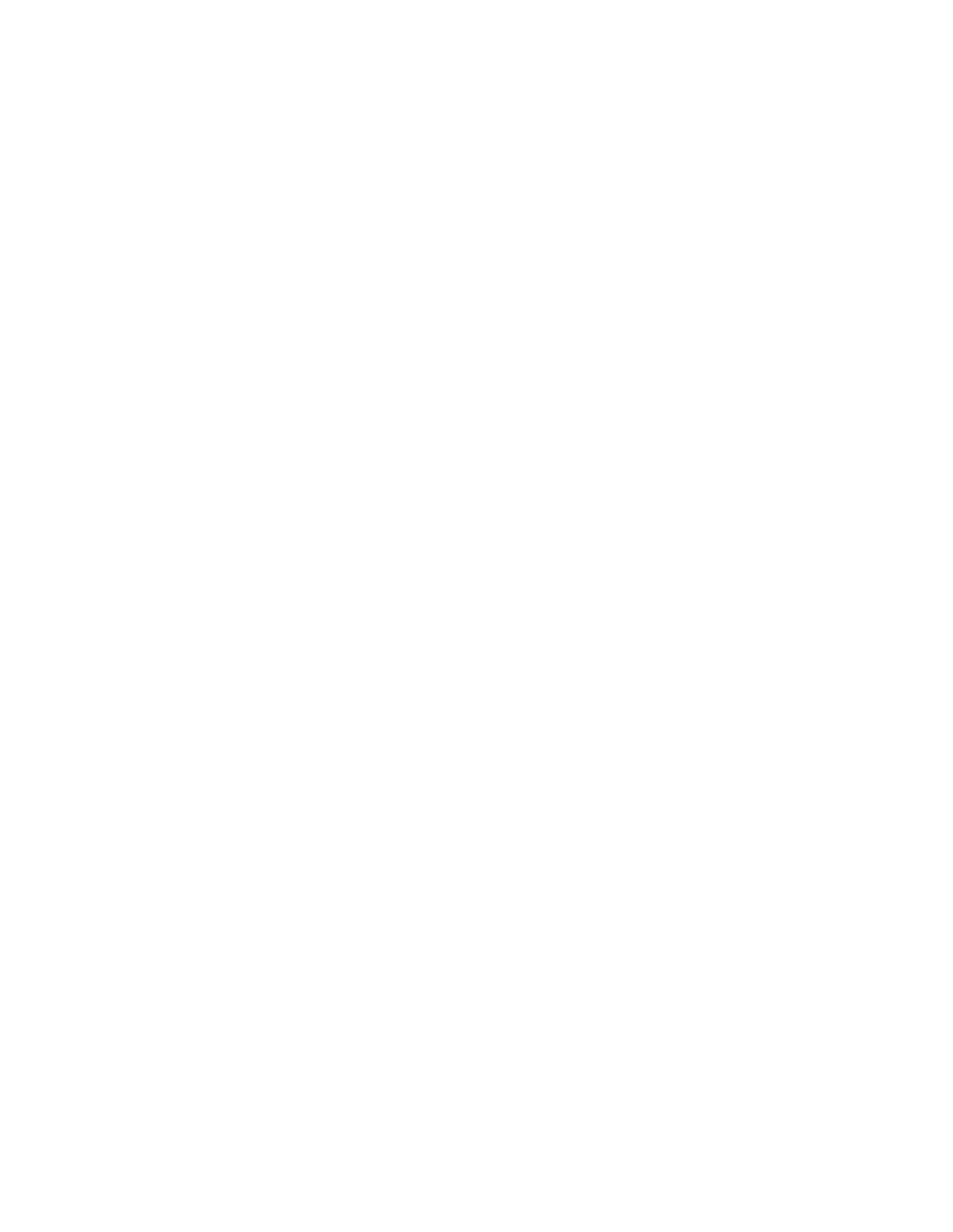Work: 812-573-1670 Home: shanonm714@gmail.com

Work: 812-630-1431 Home: angelapatton2001@yahoo.com

### **Chess**

Huntingburgh Lincoln Heritage

### **Citizen in Community Citizen in Nation**

Work: 812-518-4172 Home: dadburnett87@yahoo.com Work: 812-631-0881 Home: fcfeltner@gmail.com Newburgh Lincoln Heritage Jasper Lincoln Heritage

**Kaiser, Randall** All Units **Kaiser, Randall** All Units

**Chemistry All Units Miller, Jadd Miller, Jadd All Units** Work: 812-639-1202 Home: jaddmiller@gmail.com **Marchand, Shanon Troop 161** Ferdinand **Lincoln Heritage** 

Boonville Lincoln Heritage **Nance, Candace** All Units Work: 812-449-4272 Home: csn1954@msn.com **Speed, Angela All Units** Boonville **All Units** Boonville **Lincoln Heritage** 

Huntingburgh Lincoln Heritage **Speed, Angela** All Units Work: 812-630-1431 Home: angelapatton2001@yahoo.com Huntingburgh Lincoln Heritage

**Travelstead, Betsy** All Units **Kerr, Robert All Units** Work: 812-664-6680 Home: betsytunit151@gmail.com Work: 651-261-4991 Home: bob@kimskoffee.com Oakland City Lincoln Heritage Lincoln Heritage

> Woodard, Christopher All Units Work: 812-482-0898 Home: woodardfamily1997@gmail.com **Cinematography Cinematography Lincoln Heritage Lincoln Heritage Lincoln Heritage**

**Arvin, James** Troop 185 **Burnett, Paul** Troop 352 Work: 812-482-7883 Home: jimarvin64@gmail.com Work: 812-518-4172 Home: dadburnett87@yahoo.com Jasper Lincoln Heritage Newburgh Lincoln Heritage

**Burnett, Paul** Troop 352 **Feltner, Fred** Troop 185

**Feltner, Fred** Troop 185 **Flannagan, Patrick** District Only Work: 812-631-0881 Home: fcfeltner@gmail.com Work: 812-630-2571 Home: p.flannagan81@gmail.com Jasper Lincoln Heritage Jasper Lincoln Heritage

Work: 812-449-1410 Home: kaiserrandall265@gmail.com Work: 812-449-1410 Home: kaiserrandall265@gmail.com Dale Lincoln Heritage Dale Lincoln Heritage

**Keller, Jospeh** All Units **Keller, Jospeh** All Units Work: 812-774-3458 Home: indianajoekeller@gmail.com Work: 812-774-3458 Home: indianajoekeller@gmail.com Ferdinand Lincoln Heritage Ferdinand Lincoln Heritage

**Kerr, Robert** Troop 161 **All Units Marchand, Shanon All Units Marchand, Shanon Troop 161** Work: 651-261-4991 Home: bob@kimskoffee.com Work: 812-573-1670 Home: shanonm714@gmail.com Huntingburgh Lincoln Heritage Boonville Lincoln Heritage

**Marchand, Shanon** Troop 161 **Messmer, Paul** Troop 186 Work: 812-573-1670 Home: shanonm714@gmail.com Work: 812-827-3100 Home: paulmessmer12@gmail.com Boonville Lincoln Heritage Ferdinand Lincoln Heritage

**McBeth, Sandy** Troop 151 **Miller, Jadd** All Units Work: Home: slmcbeth@yahoo.com Work: 812-639-1202 Home: jaddmiller@gmail.com Petersburgh **Lincoln Heritage** Ferdinand **Lincoln Heritage Lincoln Heritage** Reformance Lincoln Heritage Lincoln Heritage

**Messmer, Paul 1988 1988 1998 1899 186 1999 186 Speed, Angela** All Units All Units Work: 812-827-3100 Home: paulmessmer12@gmail.com Work: 812-630-1431 Home: angelapatton2001@yahoo.com Ferdinand Lincoln Heritage Huntingburgh Lincoln Heritage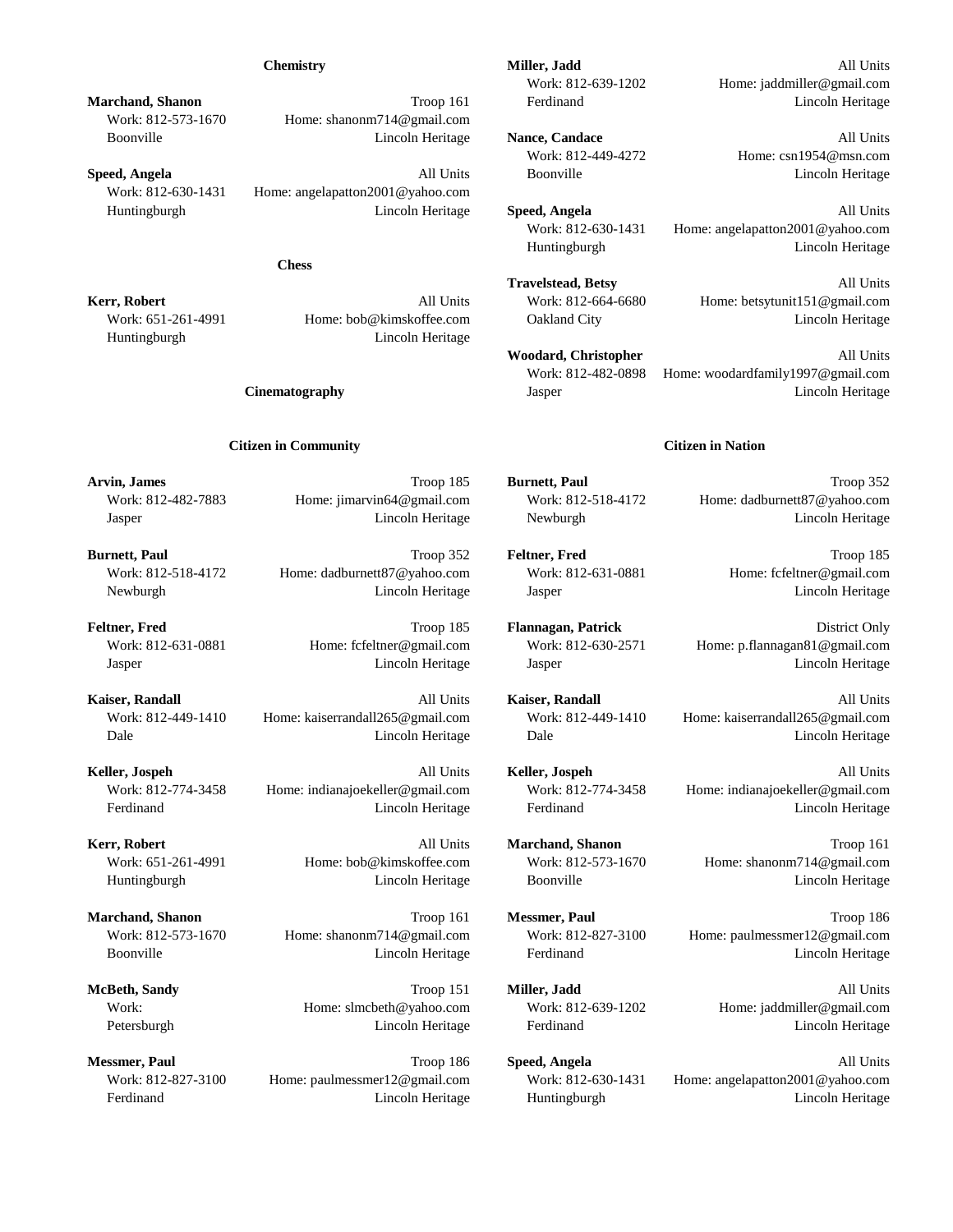### **Citizen in World Collections**

**Burnett, Paul** Troop 352 **Feltner, Fred** Troop 185 Work: 812-518-4172 Home: dadburnett87@yahoo.com Work: 812-631-0881 Home: fcfeltner@gmail.com Newburgh Lincoln Heritage Jasper Lincoln Heritage

**Feltner, Fred** Troop 185 **Gilbert, Roger** All Units

**Flannagan, Patrick** District Only **Nance, Candace** All Units Work: 812-630-2571 Home: p.flannagan81@gmail.com Work: 812-449-4272 Home: csn1954@msn.com Jasper Lincoln Heritage Boonville Lincoln Heritage

**Messmer, Paul** Troop 186 Work: 812-827-3100 Home: paulmessmer12@gmail.com **Communications** Ferdinand Lincoln Heritage

Ferdinand Lincoln Heritage

Boonville Lincoln Heritage

**Speed, Angela All Units** Work: 812-631-0881 Home: fcfeltner@gmail.com Work: 812-630-1431 Home: angelapatton2001@yahoo.com Jasper Jasper Lincoln Heritage Huntingburgh Lincoln Heritage

Oakland City **Lincoln Heritage** 

**Burnett, Paul** Troop 352 Work: 812-518-4172 Home: dadburnett87@yahoo.com **Miller, Jadd** All Units Newburgh Lincoln Heritage Work: 812-639-1202 Home: jaddmiller@gmail.com

Gilbert, Roger All Units

**Nance, Candace** All Units

Work: 812-631-0881 Home: fcfeltner@gmail.com Work: 812-556-8588 Home: RMFIRANEK@yahoo.com Jasper Lincoln Heritage Jasper Lincoln Heritage

**Keller, Jospeh** All Units **Speed, Angela** All Units Work: 812-774-3458 Home: indianajoekeller@gmail.com Work: 812-630-1431 Home: angelapatton2001@yahoo.com Ferdinand Lincoln Heritage Huntingburgh Lincoln Heritage

**Burnett, Paul** Troop 352 **Miller, Jadd All Units** Work: 812-518-4172 Home: dadburnett87@yahoo.com Work: 812-639-1202 Home: jaddmiller@gmail.com Newburgh Lincoln Heritage

**Dilger, Mark** Troop 199 **Nance, Candace** All Units Work: 812-359-4589 Home: mtdilger@gmail.com Work: 812-449-4272 Home: csn1954@msn.com Richland Lincoln Heritage

Feltner, Fred Troop 185

**Kelly, Jason** Troop 185 **Travelstead, Betsy All Units** Work: 812-631-0770 Home: kellyfamily.jason@gmail.com Work: 812-664-6680 Home: betsytunit151@gmail.com Jasper Jasper Lincoln Heritage

> Kerr, Robert **All Units** Work: 651-261-4991 Home: bob@kimskoffee.com **Climbing** Huntingburgh Huntingburgh Lincoln Heritage

**Marchand, Shanon** Troop 161 **Coin Collecting** Work: 812-573-1670 Home: shanonm714@gmail.com Boonville Lincoln Heritage

Ferdinand Lincoln Heritage

Work: 812-556-8588 Home: RMFIRANEK@yahoo.com **Schoenbachler, James** All Units Jasper Lincoln Heritage Work: 812-634-6130 Home: jamesschoenbachler@gmail.com Jasper Lincoln Heritage

Work: 812-449-4272 Home: csn1954@msn.com **Schroeder, Andrew** Troop 102 Boonville **Lincoln Heritage** Work: 812-529-8255 Home: schroeder1066@gmail.com Evanston Lincoln Heritage

> **Speed, Kenny** All Units Work: 812-630-1628 Home: kspeed56@gmail.com Huntingburgh Lincoln Heritage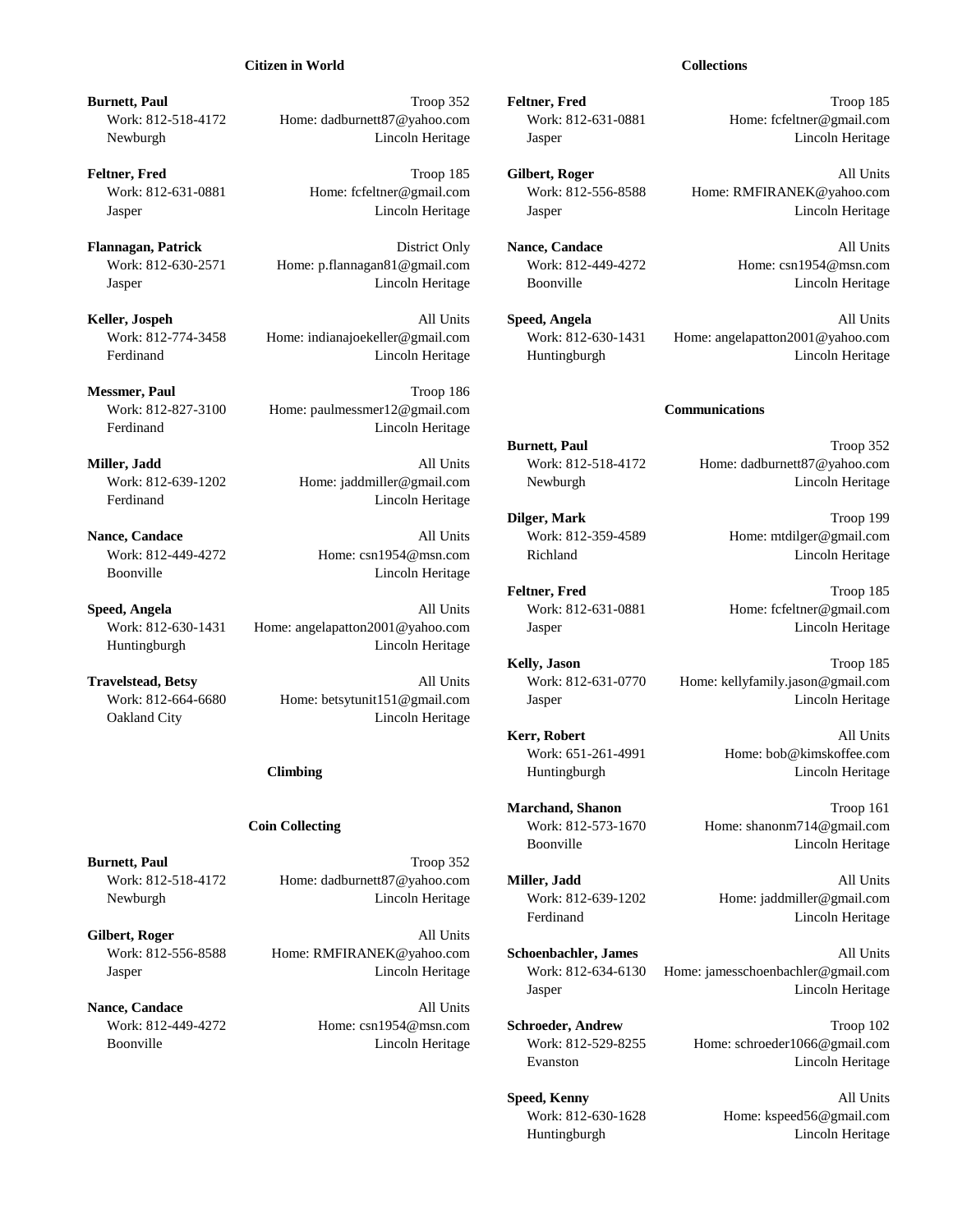**Welp, Christopher** All Units **Cycling** Work: 812-631-5231 Home: clwelp@gmail.com Ferdinand Lincoln Heritage **Beckman, Dean** Troop 185

### **Composit Materials**

**Beckman, Dean** Troop 185 Work: 812-634-9494 Home: drbeck1959@gmail.com **Speed, Kenny** All Units Jasper Lincoln Heritage Work: 812-630-1628 Home: kspeed56@gmail.com

**Carrico, Kevin** All Units Work: 812-639-6681 Home: kcarrico1@gmail.com **Welp, Christopher** All Units Huntingburgh Lincoln Heritage Work: 812-631-5231 Home: clwelp@gmail.com

**Dixon, John** All Units Work: 812-367-1104 Home: dixonjohn@twc.com Jasper Lincoln Heritage **Dentistry**

**Feltner, Fred** Troop 185 Work: 812-631-0881 Home: fcfeltner@gmail.com **Digital Technology** Jasper Lincoln Heritage

Dale Lincoln Heritage

**Kaiser, Randall Kaiser, Randall** All Units Work: 812-556-8588 Home: RMFIRANEK@yahoo.com Work: 812-449-1410 Home: kaiserrandall265@gmail.com Jasper Lincoln Heritage Lincoln Heritage Dale Lincoln Heritage

Ferdinand Lincoln Heritage

**Rowley, Brandon** Troop 161 Work: 812-639-1202 Home: jaddmiller@gmail.com Work: 812-641-4038 Home: brandonrowley28@gmail.com Ferdinand Ferdinand Lincoln Heritage Boonville Lincoln Heritage

**Speed, Angela All Units** Work: 812-630-1628 Home: kspeed56@gmail.com Work: 812-630-1431 Home: angelapatton2001@yahoo.com Huntingburgh Lincoln Heritage Huntingburgh Lincoln Heritage

**Wagner, Lewis** Troop 182 **Disabilities Awareness** Work: 812-631-3481 Home: wagner.lewis@yahoo.com Jasper Lincoln Heritage **Beckman, Dean** Troop 185

### **Crime Prevention**

Huntingburgh Lincoln Heritage

Work: 812-634-9494 Home: drbeck1959@gmail.com Jasper Lincoln Heritage

**Kaiser, Randall** All Units Work: 812-449-1410 Home: kaiserrandall265@gmail.com **Computers Computers Dale Dale Dale Lincoln Heritage** 

**Roper, Brandon** Troop 192 **Cooking** Work: 812-719-9707 Home: brandonroper@att.net Tell City **Lincoln Heritage** 

Huntingburgh Lincoln Heritage

Ferdinand Lincoln Heritage

**Callahan, Ryan** All Units **Kaiser, Kimberly All Units** Work: 812-457-0748 Home: pack199.chrisney@gmail.com Work: 812-449-5087 Home: kimskaiser15@gmail.com Gentryville Lincoln Heritage Lincoln Heritage

Gilbert, Roger All Units

**Hedinger, Eric** Troop 185

**Miller, Jadd All Units** Work: 812-481-1724 Home: hedingerfamily@gmail.com Work: 812-639-1202 Home: jaddmiller@gmail.com Jasper Lincoln Heritage

**Miller, Jadd** All Units

**Speed, Kenny** All Units

Work: 812-634-9494 Home: drbeck1959@gmail.com Jasper Lincoln Heritage

**Kinman, Stacia** Troop 161 **Speed, Kenny All Units** Work: 812-618-8312 Home: staciajayne@hotmail.com Work: 812-630-1628 Home: kspeed56@gmail.com Boonville Boonville Lincoln Heritage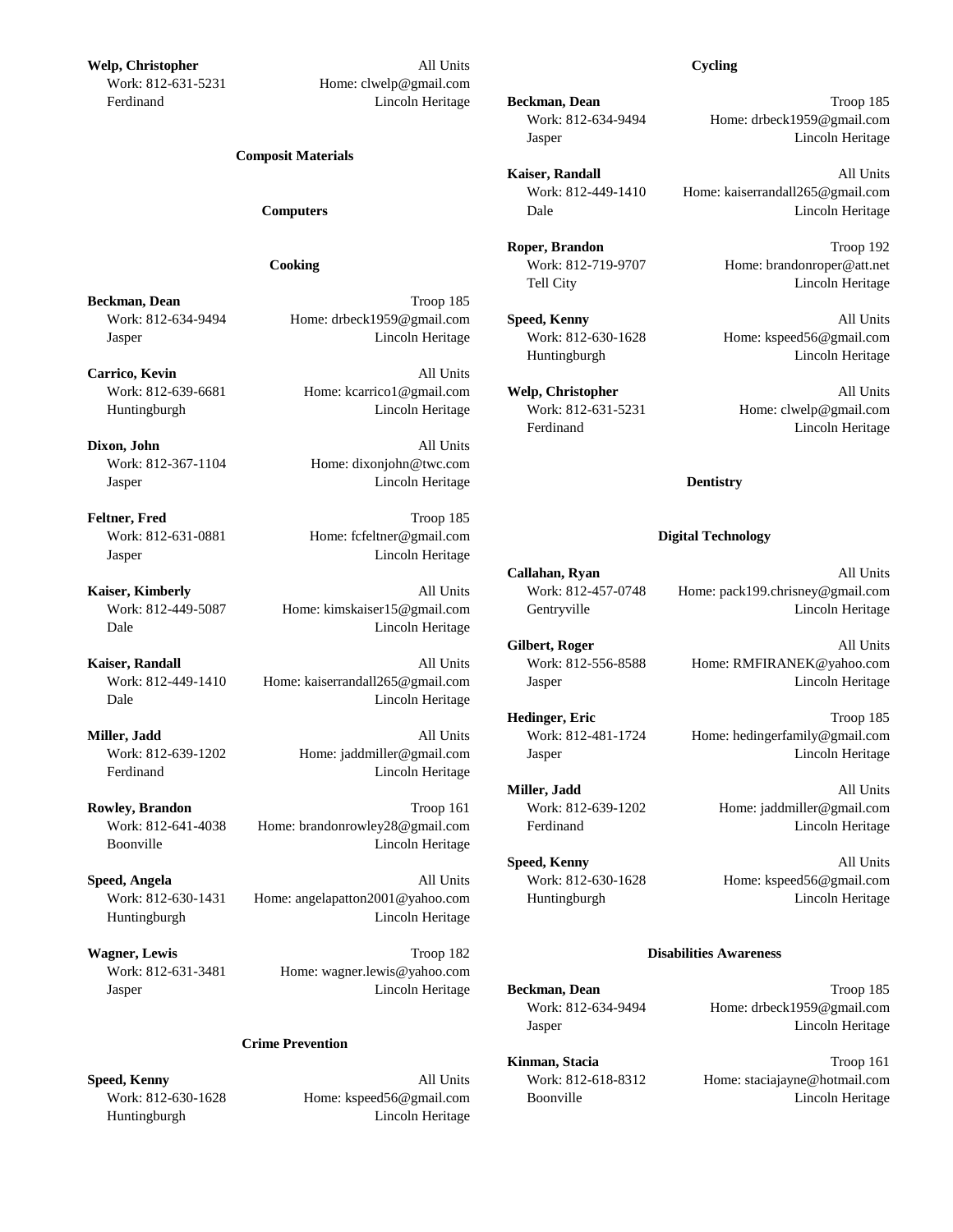**Kaiser, Randall** All Units **Dilger, Mark** Troop 199

**Roper, Brandon** Troop 192 **Kerr, Robert** All Units

**Speed, Kenny** All Units **Lawson, Chad** All Units Work: 812-630-1628 Home: kspeed56@gmail.com Work: Home: k3jlaw2@gmail.com Huntingburgh Lincoln Heritage Jasper Lincoln Heritage

**Carrico, Kevin** All Units

Work: 812-639-6681 Home: kcarrico1@gmail.com **Miller, Jadd** All Units Huntingburgh Lincoln Heritage Work: 812-639-1202 Home: jaddmiller@gmail.com

**Callahan, Ryan All Units** Huntingburgh **Lincoln Heritage** Lincoln Heritage Work: 812-457-0748 Home: pack199.chrisney@gmail.com Gentryville Lincoln Heritage

Foltz, Paul District Only

Lawson, Chad All Units Work: Home: k3jlaw2@gmail.com Jasper Lincoln Heritage **Engineering**

**Rowley, Brandon** Troop 161 **Carrico, Kevin** All Units Work: 812-641-4038 Home: brandonrowley28@gmail.com Work: 812-639-6681 Home: kcarrico1@gmail.com Boonville **Lincoln Heritage** Huntingburgh Heritage Huntingburgh Lincoln Heritage Lincoln Heritage

**Carrico, Kevin** All Units Work: 812-639-6681 Home: kcarrico1@gmail.com Huntingburgh Lincoln Heritage **Entrepreneurship**

### **Dog Care Emergency Preparedness**

Work: 812-449-1410 Home: kaiserrandall265@gmail.com Work: 812-359-4589 Home: mtdilger@gmail.com Dale Lincoln Heritage Richland Lincoln Heritage

**Powell, Kevin** All Units **Powell, Kevin** All Units **Troop 130 Kaiser, Randall All Units** All Units **All Units** Work: 812-630-8582 Home: mcgrad02@hotmail.com Work: 812-449-1410 Home: kaiserrandall265@gmail.com Jasper Lincoln Heritage Dale Lincoln Heritage

Work: 812-719-9707 Home: brandonroper@att.net Work: 651-261-4991 Home: bob@kimskoffee.com Tell City Lincoln Heritage Huntingburgh Lincoln Heritage

**Messmer, Paul** Troop 186 **Drafting** Work: 812-827-3100 Home: paulmessmer12@gmail.com Ferdinand Lincoln Heritage

Ferdinand Lincoln Heritage

**Electricity Speed, Angela** All Units Work: 812-630-1431 Home: angelapatton2001@yahoo.com

Work: 812-202-9957 Home: paul-aware@live.com **Callahan, Ryan** All Units Boonville Lincoln Heritage Work: 812-457-0748 Home: pack199.chrisney@gmail.com Gentryville Lincoln Heritage

**Energy**

**Woodard, Christopher** All Units

**Electronics** Work: 812-482-0898 Home: woodardfamily1997@gmail.com Jasper Lincoln Heritage

**Lawson, Chad** All Units **Speed, Kenny** All Units Work: https://education.com Mork: 812-630-1628 Home: kspeed56@gmail.com Home: kspeed56.com Home: kspeed56.com Home: kspeed56.com Home: kspeed56.com Home: kspeed56.com Home: kspeed56.com Home: kspeed56.com Home: kspeed56.co Jasper Lincoln Heritage Huntingburgh Lincoln Heritage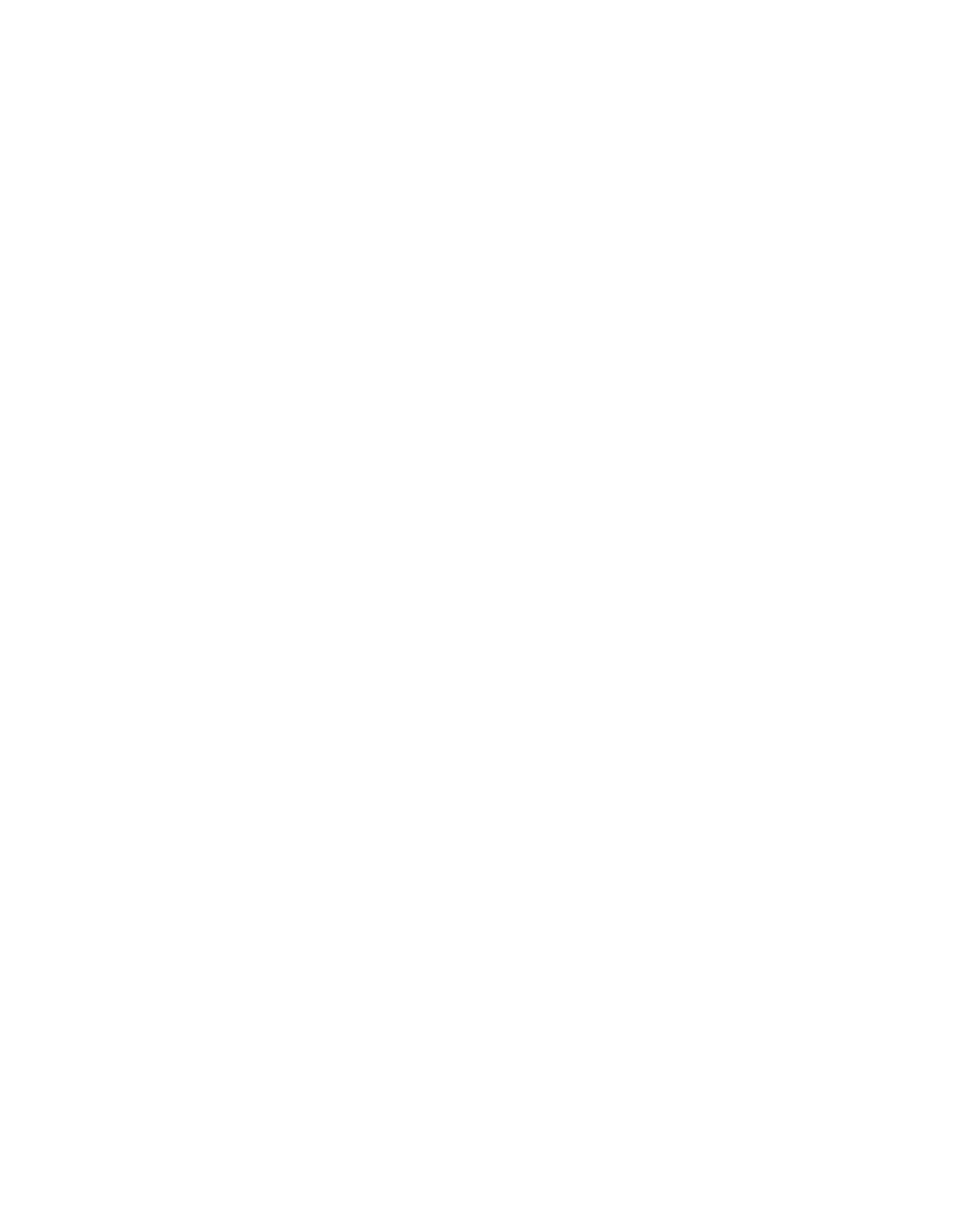### **Environmental Science Nance, Candace Nance, Candace All Units**

**Cox, Kevin Cox, Kevin Cox, Kevin Cox, Kevin Cox, Kevin Cox, Kevin Cox, Kevin Cox, Kevin Cox, Kevin Cox, Kevin Cox, Kevin Cox, Kevin Cox, Kevin Cox, Kevin Cox, Kevin Cox, Kevin Cox, Kevin** Work: Home: kc.cox@icloud.com

Work: 812-359-4589 Home: mtdilger@gmail.com

Work: 812-631-0881 Home: fcfeltner@gmail.com

Work: 812-630-1431 Home: angelapatton2001@yahoo.com Huntingburgh Lincoln Heritage **Travelstead, Betsy** All Units

**Wagner, Lewis** Community Community Community Community Community Community Community Community Community Community Community Community Community Community Community Community Community Community Community Community Commun Work: 812-631-3481 Home: wagner.lewis@yahoo.com Jasper Lincoln Heritage

### **Family Life**

**Burnett, Paul From Troop 352 <b>Fingerprinting** Financial Troop 352 **Fingerprinting** Work: 812-518-4172 Home: dadburnett87@yahoo.com Newburgh Lincoln Heritage **Hedinger, Eric** Troop 185

Work: 502-295-8642 Home: kenny\_egler@b-f.com Jasper Lincoln Heritage

Feltner, Fred Troop 185 Work: 812-631-0881 Home: fcfeltner@gmail.com Jasper Lincoln Heritage **First Aid**

**Gilbert, Roger** All Units **Feltner, Fred** Troop 185 Work: 812-556-8588 Home: RMFIRANEK@yahoo.com Work: 812-631-0881 Home: fcfeltner@gmail.com Jasper Lincoln Heritage Jasper Lincoln Heritage

Work: 812-827-3100 Home: paulmessmer12@gmail.com Work: 812-631-3481 Home: wagner.lewis@yahoo.com Ferdinand Lincoln Heritage Jasper Lincoln Heritage

Work: 812-449-4272 Home: csn1954@msn.com

Jasper Lincoln Heritage **Schoenbachler, James** All Units Work: 812-634-6130 Home: jamesschoenbachler@gmail.com **Dilger, Mark** Lincoln Heritage **Troop 199** Jasper Jasper Lincoln Heritage

Richland Lincoln Heritage **Schroeder, Andrew** Troop 102 Work: 812-529-8255 Home: schroeder1066@gmail.com **Feltner, Fred** Evanston Evanston Lincoln Heritage Lincoln Heritage **Constant Lincoln Heritage** 

Jasper Lincoln Heritage **Speed, Angela** All Units Work: 812-630-1431 Home: angelapatton2001@yahoo.com **Speed, Angela All Units** Huntingburgh Lincoln Heritage **Lincoln Heritage** 

Work: 812-664-6680 Home: betsytunit151@gmail.com

### **Farm Mechanics**

**Exploration Dilger, Mark Difference** *Dilger***, Mark Troop 199** Work: 812-359-4589 Home: mtdilger@gmail.com Richland Lincoln Heritage

Work: 812-481-1724 Home: hedingerfamily@gmail.com **Egler, Kenneth Egler, Kenneth Troop 185** Jasper **Lincoln Heritage** Lincoln Heritage

**Fire Safety**

**Gries, Scott** All Units **Messmer, Paul** Troop 186 Work: Home: yeahbit@hotmail.com Work: 812-827-3100 Home: paulmessmer12@gmail.com Dale Lincoln Heritage Ferdinand Lincoln Heritage

**Kerr, Robert** All Units **Roper, Brandon** Troop 192 Work: 651-261-4991 Home: bob@kimskoffee.com Work: 812-719-9707 Home: brandonroper@att.net Huntingburgh Lincoln Heritage Tell City Lincoln Heritage

**McBeth, Sandy Computer Speed, Angela Computer Speed, Angela All Units** Work: Home: slmcbeth@yahoo.com Work: 812-630-1431 Home: angelapatton2001@yahoo.com Petersburgh Lincoln Heritage Huntingburgh Lincoln Heritage

**Messmer, Paul Troop 186 Wagner, Lewis** Troop 182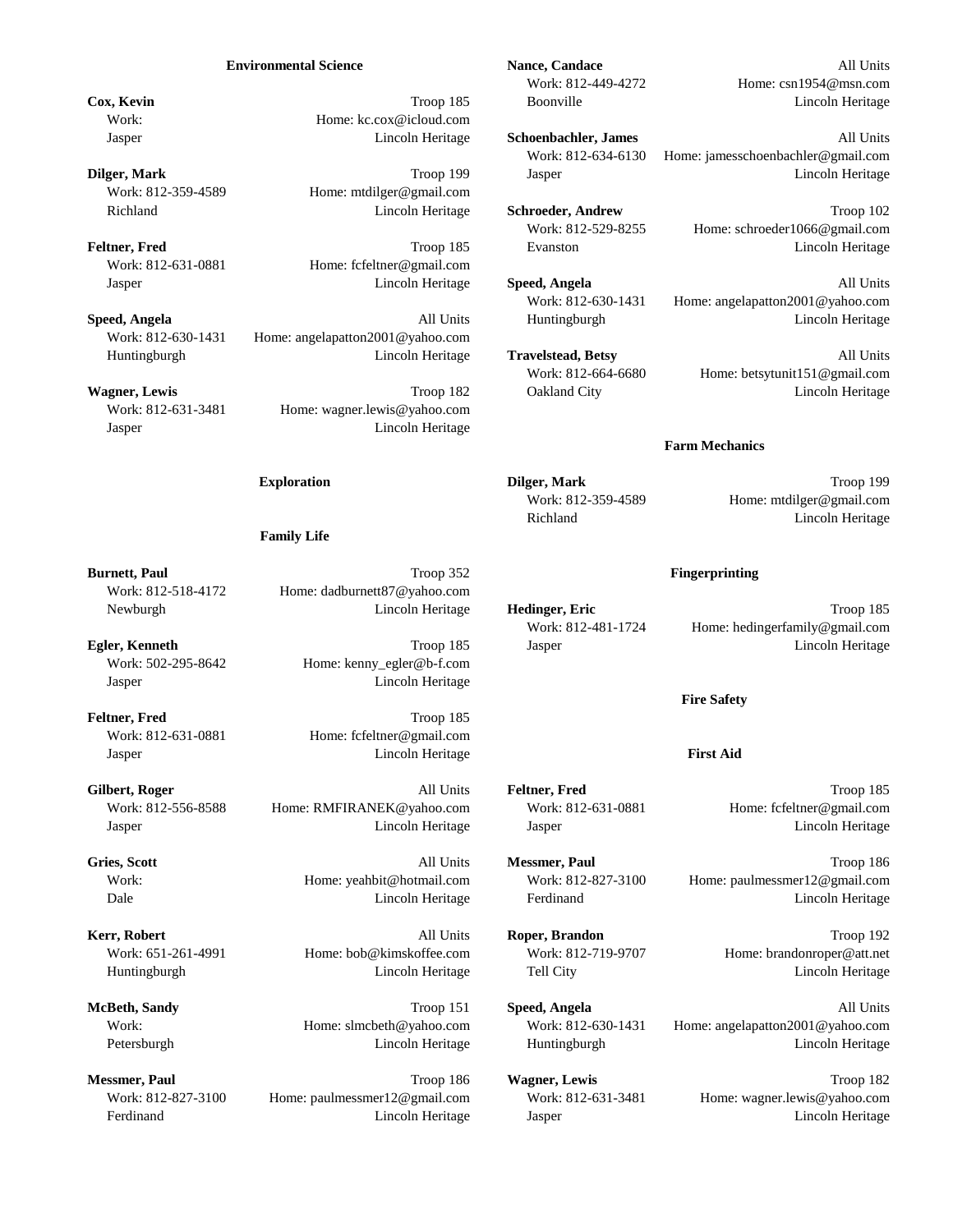### **Fish and Wildlife Management Gardening**

**Kaiser, Randall** All Units **Wagner, Lewis** Troop 182 Work: 812-449-1410 Home: kaiserrandall265@gmail.com Work: 812-631-3481 Home: wagner.lewis@yahoo.com Dale Lincoln Heritage Jasper Lincoln Heritage

Work: 812-449-1410 Home: kaiserrandall265@gmail.com Work: 812-449-5087 Home: kimskaiser15@gmail.com Dale Lincoln Heritage Dale Lincoln Heritage

**Kelly, Jason** Troop 185 **Marchand, Shanon** Troop 161 Work: 812-631-0770 Home: kellyfamily.jason@gmail.com Work: 812-573-1670 Home: shanonm714@gmail.com Jasper Lincoln Heritage Boonville Lincoln Heritage

**Powell, Kevin** Troop 130 **McBeth, Sandy** Troop 151 Work: 812-630-8582 Home: mcgrad02@hotmail.com Work: Home: slmcbeth@yahoo.com Jasper Lincoln Heritage Petersburgh Lincoln Heritage

**Rowley, Brandon Company Company 161 Speed, Angela All Units** All Units Work: 812-641-4038 Home: brandonrowley28@gmail.com Work: 812-630-1431 Home: angelapatton2001@yahoo.com Boonville Lincoln Heritage Huntingburgh Lincoln Heritage

Wagner, Lewis Troop 182 Work: 812-631-3481 Home: wagner.lewis@yahoo.com **Geocaching** Geocaching Jasper Lincoln Heritage

**Foltz, Paul** District Only **Rowley, Brandon** Troop 161 Work: 812-202-9957 Home: paul-aware@live.com Work: 812-641-4038 Home: brandonrowley28@gmail.com Boonville Lincoln Heritage Boonville Lincoln Heritage

**Kelly, Jason** Troop 185 **Summerlot, Michael** Troop 185 Work: 812-631-0770 Home: kellyfamily.jason@gmail.com Work: 812-481-2647 Home: msumlot@hotmail.com Jasper Lincoln Heritage Jasper Lincoln Heritage

### **Forestry Geology**

### **Game Design Golf**

Work: 812-556-8588 Home: RMFIRANEK@yahoo.com Work: 719-208-5910 Home: jdjvcampbell@gmail.com Jasper Lincoln Heritage Boonville Lincoln Heritage

**Keller, Jospeh** All Units **Dilger, Mark** Troop 199 Work: 812-774-3458 Home: indianajoekeller@gmail.com Work: 812-359-4589 Home: mtdilger@gmail.com Ferdinand Lincoln Heritage Richland Lincoln Heritage

**Kaiser, Randall** All Units **Kaiser, Kimberly** All Units

**Dilger, Mark** All Units **Troop 199 Speed, Angela** All Units All Units **All Units** Work: 812-359-4589 Home: mtdilger@gmail.com Work: 812-630-1431 Home: angelapatton2001@yahoo.com Richland Lincoln Heritage Huntingburgh Lincoln Heritage

**Gilbert, Roger** Troop 161 **All Units Campbell, James** Troop 161

**Marchand, Shanon** Troop 161 Work: 812-573-1670 Home: shanonm714@gmail.com **Fly Fishing Boonville Example 2008 Example 2008 Example 2018 Example 2018 Example 2018 Example 2018 Example 2018 Example 2018 Example 2018 Example 2018 Example 2018 Example 2018 Example 2018**

# **Fishing Genealogy**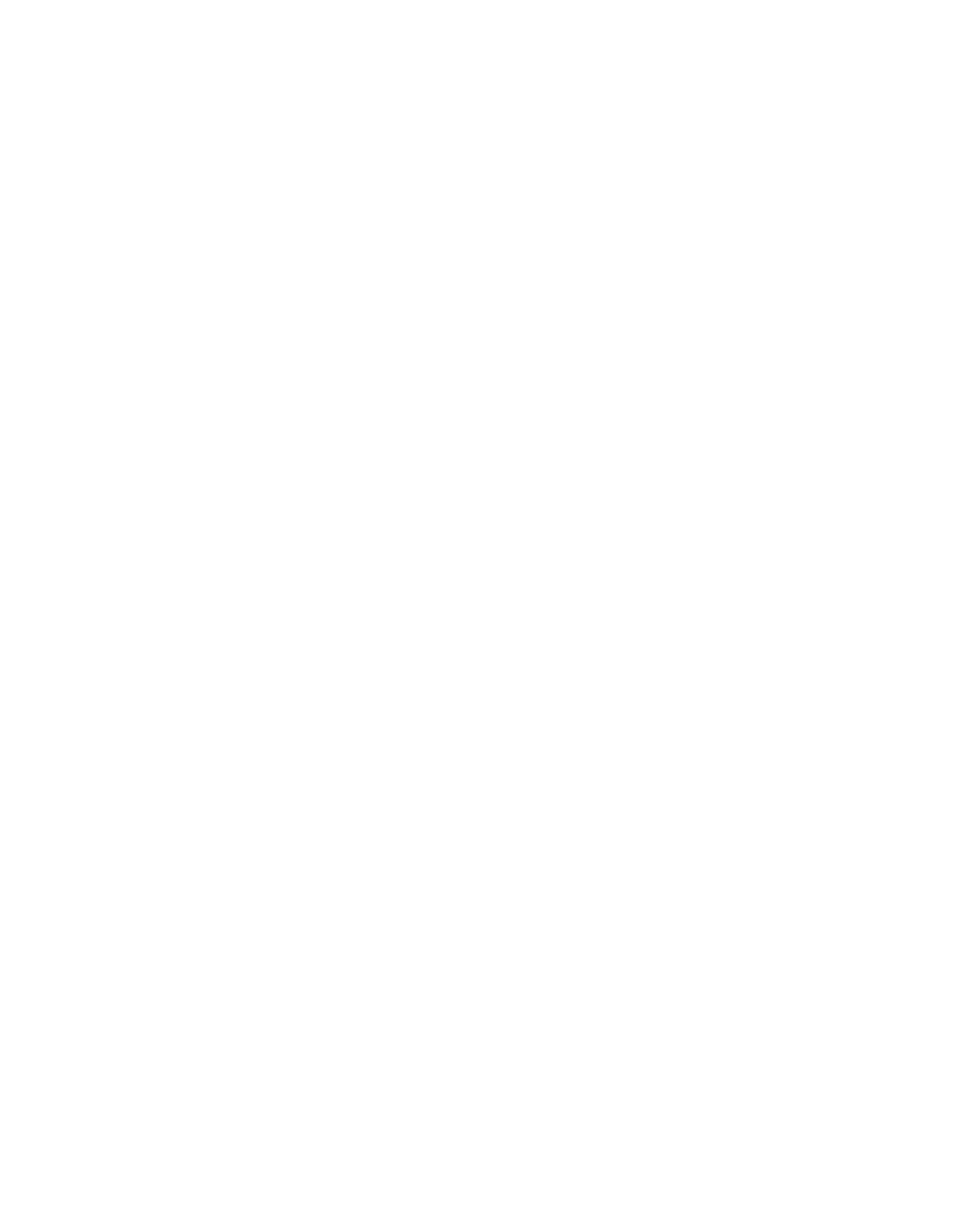**Powell, Kevin** Troop 130 **Powell, Kevin** Troop 130

### **Hiking**

**Feltner, Fred** Troop 185

Flannagan, Patrick District Only Work: 812-630-2571 Home: p.flannagan81@gmail.com Jasper Lincoln Heritage **Indian Lore**

**Green, Jason All Units Green, Jason Travelstead, Betsy All Units All Units** 

**Gries, Scott** All Units Dale Lincoln Heritage

**Kaiser, Randall 1986 Inventing All Units Inventing Inventing** Work: 812-449-1410 Home: kaiserrandall265@gmail.com Dale Lincoln Heritage

Lawson, Chad All Units

**Roper, Brandon** Troop 192

**Rowley, Brandon** Troop 161 Work: 812-641-4038 Home: brandonrowley28@gmail.com Boonville Lincoln Heritage **Kayaking**

**Schoenbachler, James** All Units All Units **Dixon, John** All Units All Units All Units Work: 812-634-6130 Home: jamesschoenbachler@gmail.com Work: 812-367-1104 Home: dixonjohn@twc.com Jasper Lincoln Heritage Jasper Lincoln Heritage

**Dilger, Mark** Troop 199 Work: 812-359-4589 Home: mtdilger@gmail.com **Gries, Scott** All Units

Lawson, Chad All Units Work: Home: k3jlaw2@gmail.com Jasper Lincoln Heritage

Work: 812-630-8582 Home: mcgrad02@hotmail.com Work: 812-630-8582 Home: mcgrad02@hotmail.com Jasper Lincoln Heritage Jasper Lincoln Heritage

> **Schoenbachler, James** All Units **Graphic Arts** Work: 812-634-6130 Home: jamesschoenbachler@gmail.com Jasper Lincoln Heritage

Work: 812-556-8588 Home: RMFIRANEK@yahoo.com **Schroeder, Andrew** Troop 102 Jasper Lincoln Heritage Work: 812-529-8255 Home: schroeder1066@gmail.com Evanston Lincoln Heritage

### **Horsemanship**

Work: 812-631-0881 Home: fcfeltner@gmail.com **Marchand, Shanon** Troop 161 Jasper Lincoln Heritage Work: 812-573-1670 Home: shanonm714@gmail.com Boonville Lincoln Heritage

Work: 954-655-2177 Home: jasonhgreen1@gmail.com Work: 812-664-6680 Home: betsytunit151@gmail.com Jasper Lincoln Heritage Oakland City Lincoln Heritage

Work: Home: yeahbit@hotmail.com **Insect Study**

### **Journalism**

Work: **Home: k3jlaw2@gmail.com Burnett, Paul** Troop 352 Jasper Lincoln Heritage Work: 812-518-4172 Home: dadburnett87@yahoo.com Newburgh Lincoln Heritage

Work: 812-719-9707 Home: brandonroper@att.net **Speed, Kenny** All Units Tell City Lincoln Heritage Work: 812-630-1628 Home: kspeed56@gmail.com Huntingburgh Lincoln Heritage

**Flannagan, Patrick** District Only **Home Repairs** Work: 812-630-2571 Home: p.flannagan81@gmail.com Jasper Lincoln Heritage

Richland Lincoln Heritage Work: Home: yeahbit@hotmail.com Dale Lincoln Heritage

Gilbert, Roger **All Units**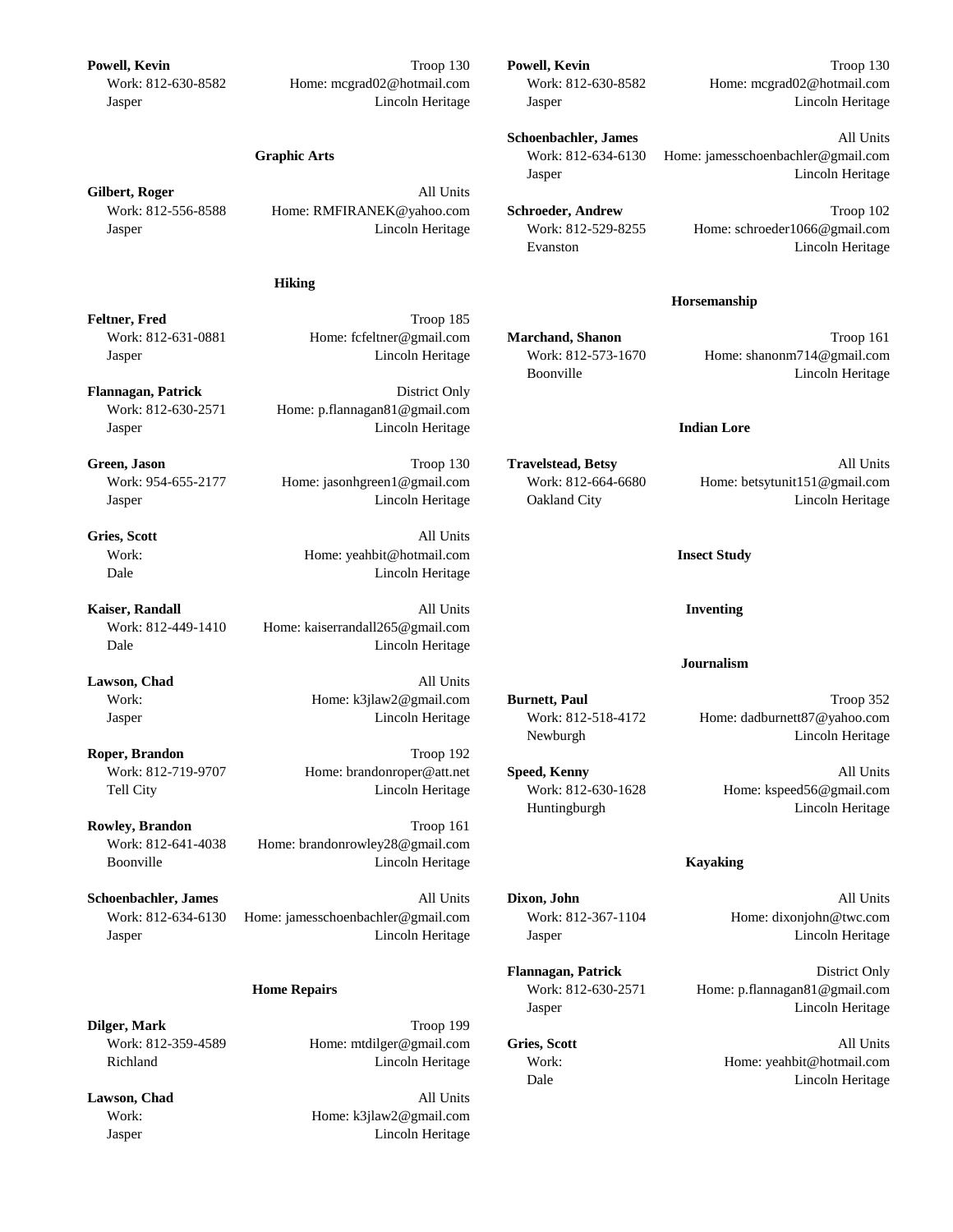**Powell, Kevin** All Units **Powell, Kevin** All Units **Company All Units Company All Units Company All Units Company All Units** Work: 812-630-8582 Home: mcgrad02@hotmail.com Work: 812-630-1431 Home: angelapatton2001@yahoo.com Jasper Lincoln Heritage Huntingburgh Lincoln Heritage **Roper, Brandon** Troop 192 Work: 812-719-9707 Home: brandonroper@att.net **Mammal Study** Tell City Lincoln Heritage **Woodard, Christopher** All Units **Medicine** Work: 812-482-0898 Home: woodardfamily1997@gmail.com Jasper Lincoln Heritage **Beckman, Dean** Troop 185 **Landscape Architecture Law** Huntingburgh Huntingburgh Lincoln Heritage **Marchand, Shanon** Troop 161 Work: 812-573-1670 Home: shanonm714@gmail.com **Metalwork** Boonville Lincoln Heritage

**Speed, Angela All Units Mining in Society Mining in Society** Work: 812-630-1431 Home: angelapatton2001@yahoo.com Huntingburgh Lincoln Heritage

**Speed, Kenny** All Units

### **Leatherwork**

**Schoenbachler, James** All Units

Work: 812-634-6130 Home: jamesschoenbachler@gmail.com **Powell, Kevin** Troop 130 Jasper Lincoln Heritage Work: 812-630-8582 Home: mcgrad02@hotmail.com

### **Lifesaving**

**Beckman, Dean** Troop 185

**Dixon, John** All Units Work: 812-367-1104 Home: dixonjohn@twc.com Jasper Lincoln Heritage **Music**

**Powell, Kevin** Troop 130 **Feltner, Fred** Troop 185 Work: 812-630-8582 Home: mcgrad02@hotmail.com Work: 812-631-0881 Home: fcfeltner@gmail.com Jasper Lincoln Heritage Jasper Lincoln Heritage

Work: 812-634-9494 Home: drbeck1959@gmail.com Jasper Lincoln Heritage

**Speed, Angela** All Units Work: 812-630-1431 Home: angelapatton2001@yahoo.com

### **Model Design and Building**

Work: 812-630-1628 Home: kspeed56@gmail.com Gilbert, Roger All Units Huntingburgh Lincoln Heritage Work: 812-556-8588 Home: RMFIRANEK@yahoo.com Jasper Lincoln Heritage

### **Motorboating**

Jasper Lincoln Heritage

### **Movie Making**

Work: 812-634-9494 Home: drbeck1959@gmail.com **Gilbert, Roger** All Units Jasper Lincoln Heritage Work: 812-556-8588 Home: RMFIRANEK@yahoo.com Jasper Lincoln Heritage

**Roper, Brandon** Troop 192 **Roper, Brandon** Troop 192 Work: 812-719-9707 Home: brandonroper@att.net Work: 812-719-9707 Home: brandonroper@att.net Tell City Lincoln Heritage Tell City Lincoln Heritage

**Schitter, Joseph Company Troop 185 Speed, Angela All Units** All Units Work: 812-630-5126 Home: joschit@kimball.com Work: 812-630-1431 Home: angelapatton2001@yahoo.com Jasper Lincoln Heritage Huntingburgh Lincoln Heritage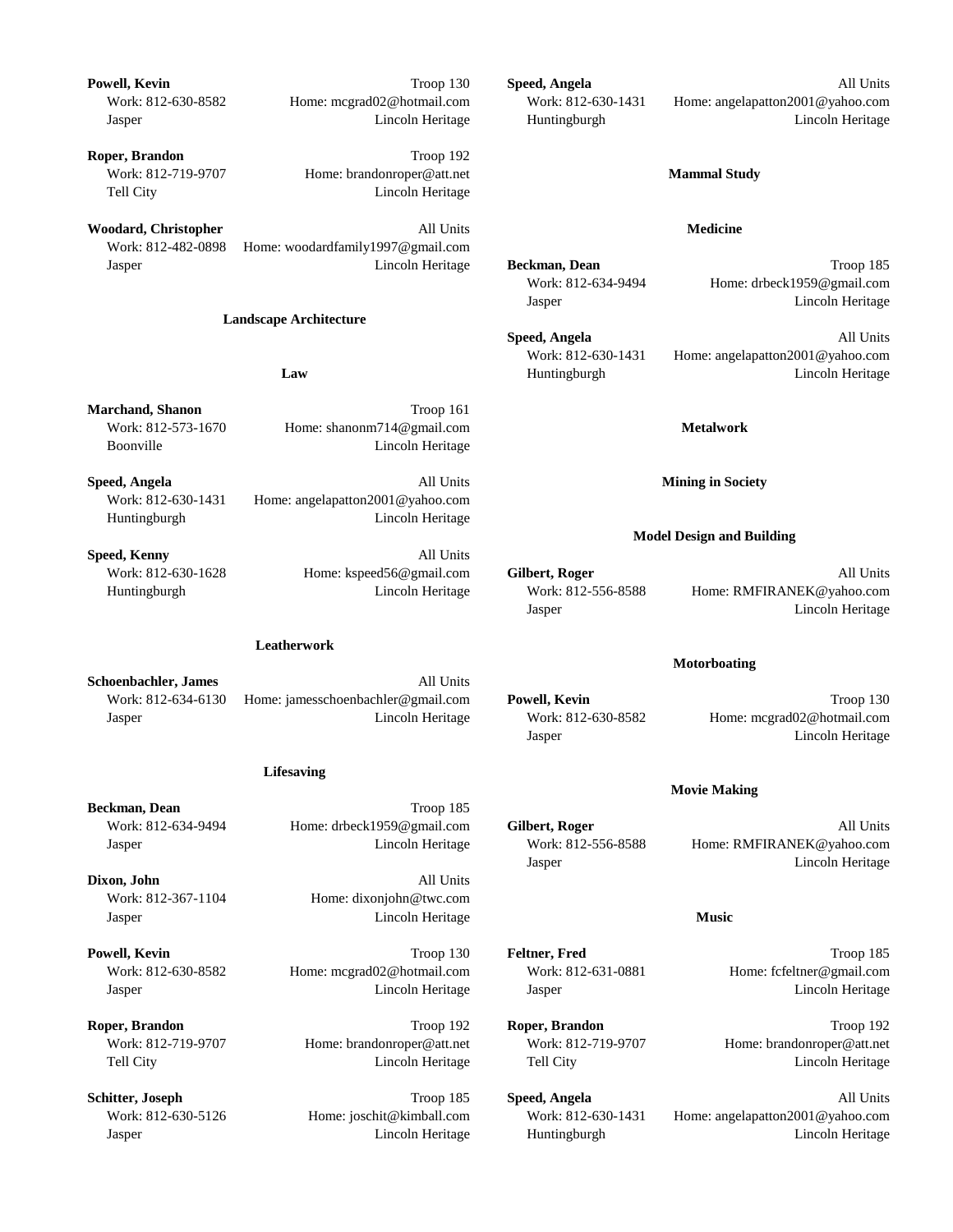Work: 812-449-5087 Home: kimskaiser15@gmail.com

Work: 812-631-3481 Home: wagner.lewis@yahoo.com

**Nuclear Science**

**Carrico, Kevin** All Units

Work: 812-639-6681 Home: kcarrico1@gmail.com **Speed, Angela** All Units

Work: 812-634-6130 Home: jamesschoenbachler@gmail.com Jasper Lincoln Heritage

**Speed, Angela** All Units

### **Personal Fitness**

**Beckman, Dean** Troop 185 Work: 812-631-0881 Home: fcfeltner@gmail.com Work: 812-634-9494 Home: drbeck1959@gmail.com Jasper Lincoln Heritage Lincoln Heritage Jasper Lincoln Heritage

**Burnett, Paul Froop 352** Work: 651-261-4991 Home: bob@kimskoffee.com Work: 812-518-4172 Home: dadburnett87@yahoo.com Huntingburgh Lincoln Heritage Newburgh Lincoln Heritage

Jasper Lincoln Heritage

Dale Lincoln Heritage

Jasper Lincoln Heritage

**Nature Kaiser, Randall Constanting Constanting All Units** 

Work: 812-449-1410 Home: kaiserrandall265@gmail.com **Kaiser, Kimberly All Units** Dale **Lincoln Heritage All Units** Dale **Lincoln Heritage** 

Dale Lincoln Heritage **Lawson, Chad** All Units Work: Home: k3jlaw2@gmail.com **Wagner, Lewis** Chronical Lincoln Heritage Troop 182 Jasper Lincoln Heritage Lincoln Heritage

Jasper Lincoln Heritage **Marchand, Shanon** Troop 161 Work: 812-573-1670 Home: shanonm714@gmail.com Boonville Lincoln Heritage

> **Messmer, Paul Troop 186** Work: 812-827-3100 Home: paulmessmer12@gmail.com **Oceanography Ferdinand Example 2018 Example 2018 Example 2018 Example 2018 Example 2018 Example 2018 Example 2018 Example 2018 Example 2018 Example 2018 Example 2018 Example 2018 Example 2018**

> **Nance, Candace** All Units **Orienteering** Work: 812-449-4272 Home: csn1954@msn.com Boonville Lincoln Heritage

Huntingburgh Lincoln Heritage Work: 812-630-1431 Home: angelapatton2001@yahoo.com Huntingburgh Lincoln Heritage

**Painting All Units Contains All Units Contains All Units All Units All Units All Units All Units All Units All Units All Units All Units All Units All Units All Units All Units All Units All Units All Units All Units All** Work: 812-482-0898 Home: woodardfamily1997@gmail.com **Schoenbachler, James All Units** Jasper **All Units** Jasper **Lincoln Heritage** 

### **Personal Management**

**Pathfinding - Historic Dilger, Mark** Troop 199

Work: 812-630-1431 Home: angelapatton2001@yahoo.com **Burnett, Paul** Troop 352 Huntingburgh Lincoln Heritage Work: 812-518-4172 Home: dadburnett87@yahoo.com Newburgh Lincoln Heritage

> Work: 812-359-4589 Home: mtdilger@gmail.com Richland Lincoln Heritage

Feltner, Fred Troop 185

**Kerr, Robert** All Units

**Kurzendoerfer, Richard** Troop 130 **Green, Jason** Troop 130 Work: Home: rick.kurzendoerfer@gmail.com Work: 954-655-2177 Home: jasonhgreen1@gmail.com Jasper Jasper Lincoln Heritage

**Marchand, Shanon** Troop 161 **Gries, Scott** All Units Work: 812-573-1670 Home: shanonm714@gmail.com Work: Home: yeahbit@hotmail.com Boonville Lincoln Heritage

**Messmer, Paul** Troop 186 **Herzog, Robert** Troop 185 Work: 812-827-3100 Home: paulmessmer12@gmail.com Work: Home: herzogbob@gmail.com Ferdinand Eincoln Heritage Lincoln Heritage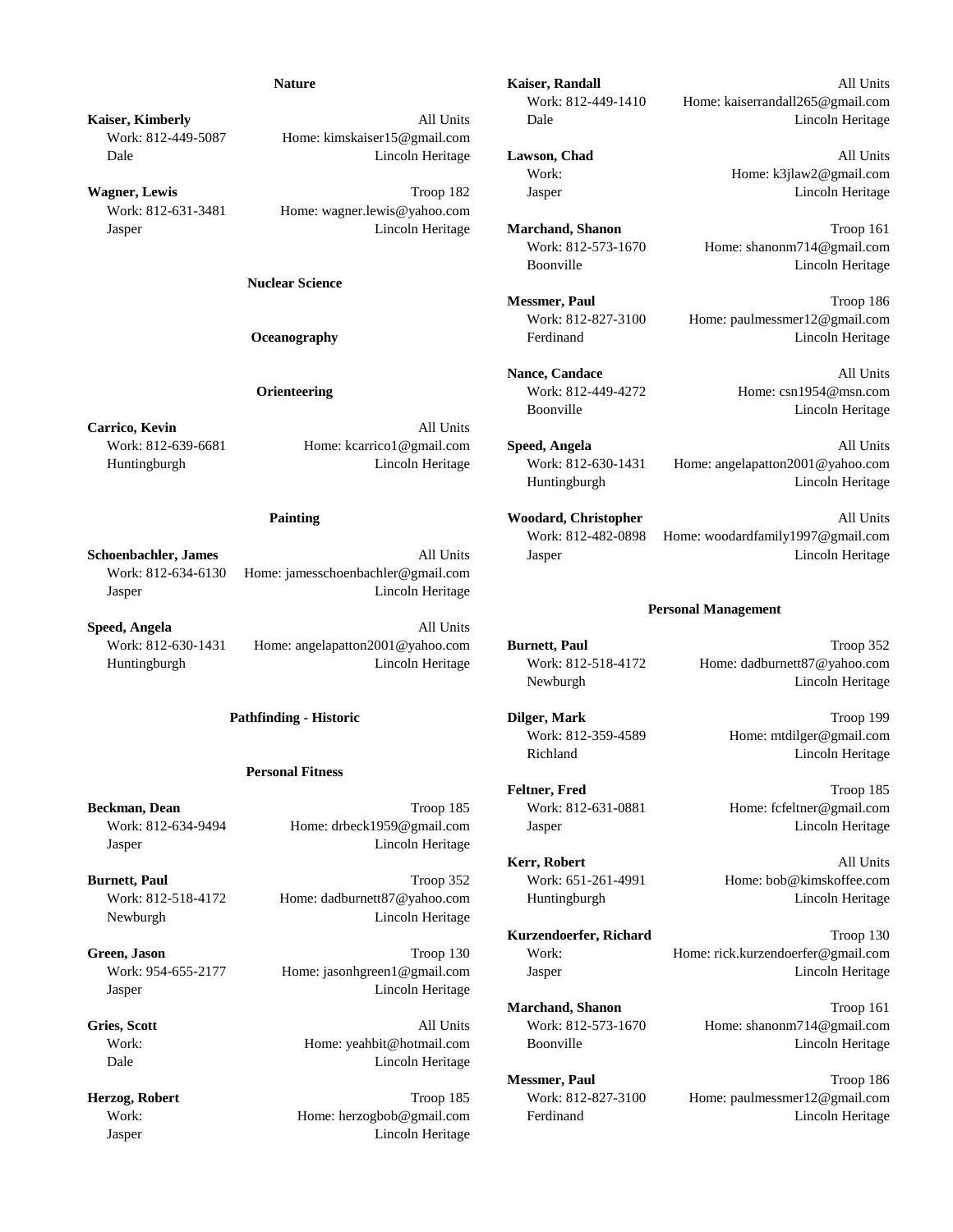**Schoenbachler, James All Units <b>Powell, Kevin Powell, Kevin Troop 130** Work: 812-634-6130 Home: jamesschoenbachler@gmail.com Work: 812-630-8582 Home: mcgrad02@hotmail.com Jasper Lincoln Heritage Jasper Lincoln Heritage

**Miller, Jadd Plant Science Plant Science Plant Science Plant Science** Work: 812-639-1202 Home: jaddmiller@gmail.com Ferdinand Lincoln Heritage

**Speed, Kenny** All Units Work: 812-630-1628 Home: kspeed56@gmail.com **Foltz, Paul Example 2018** District Only Huntingburgh Lincoln Heritage Work: 812-202-9957 Home: paul-aware@live.com

**Travelstead, Betsy** All Units Work: 812-664-6680 Home: betsytunit151@gmail.com **Jones, Matthew** Troop 170 Oakland City Lincoln Heritage Work: 812-631-4374 Home: senojttam@icloud.com

**Clauss, Phillip** Clauss, **Phillip** Troop 185 Jasper Lincoln Heritage Work: 812-827-1749 Home: pjclauss1975@gmail.com

Work: 812-631-0881 Home: fcfeltner@gmail.com Jasper Lincoln Heritage

**Kinman, Stacia** Troop 161 Work: 812-618-8312 Home: staciajayne@hotmail.com Boonville Lincoln Heritage **Programming**

**Speed, Kenny** All Units Work: 812-630-1628 Home: kspeed56@gmail.com **Public Health** Huntingburgh Lincoln Heritage

**Kaiser, Kimberly All Units** Work: 812-449-5087 Home: kimskaiser15@gmail.com **Public Speaking** Dale Lincoln Heritage

**Marchand, Shanon** Troop 161 Work: 812-518-4172 Home: dadburnett87@yahoo.com Work: 812-573-1670 Home: shanonm714@gmail.com Newburgh Lincoln Heritage Lincoln Heritage Boonville Lincoln Heritage

### **Plumbing**

Boonville Lincoln Heritage

Dubois Lincoln Heritage

**Pets Lawson, Chad All Units** Work: Home: k3jlaw2@gmail.com

Jasper Lincoln Heritage **Rowley, Brandon** Troop 161 Work: 812-641-4038 Home: brandonrowley28@gmail.com **Feltner, Fred** Eincoln Heritage Constant Troop 185 Boonville Constant Lincoln Heritage

### **Pottery**

**Powell, Kevin** All Units **Powell, Kevin** All Units **Company All Units Company All Units All Units All Units** Work: 812-630-8582 Home: mcgrad02@hotmail.com Work: 812-556-8588 Home: RMFIRANEK@yahoo.com Jasper Lincoln Heritage Jasper Lincoln Heritage

**Marchand, Shanon** Troop 161 Work: 812-573-1670 Home: shanonm714@gmail.com **Photography** Boonville **Boonville** Lincoln Heritage

**Gilbert, Roger** All Units **Speed, Angela** All Units Work: 812-556-8588 Home: RMFIRANEK@yahoo.com Work: 812-630-1431 Home: angelapatton2001@yahoo.com Jasper Lincoln Heritage Huntingburgh Lincoln Heritage

**Burnett, Paul** Troop 352

**Marchand, Shanon** Troop 161 Work: 812-573-1670 Home: shanonm714@gmail.com **Pioneering Solution Boonville Representation Controller Encycloptering Lincoln Heritage Representation Boonville Lincoln Heritage District American Boonville Representation American American American American American Ame** 

**Speed, Kenny** All Units Work: 812-630-1628 Home: kspeed56@gmail.com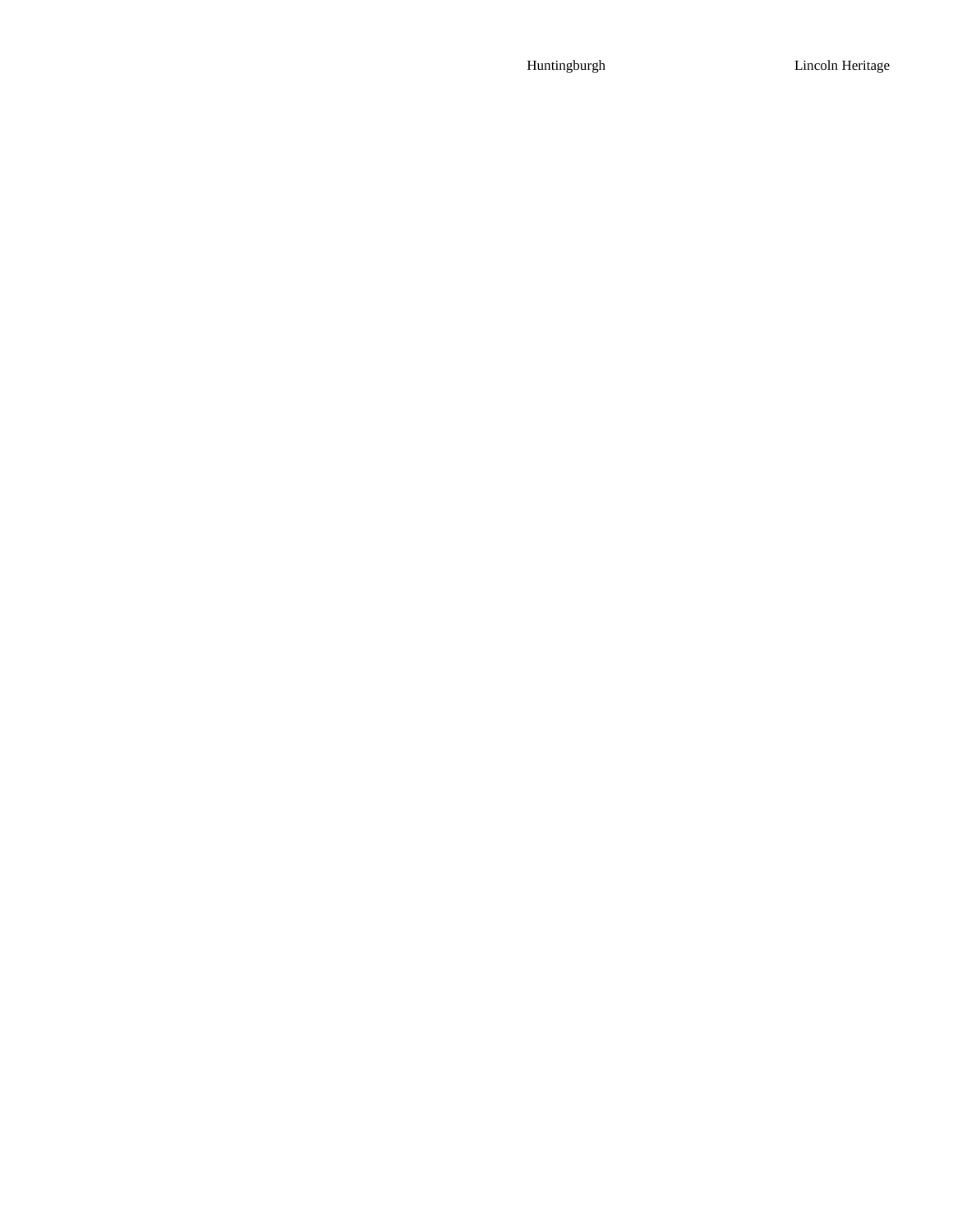### **Pulp and Paper**

### **Radio**

Newburgh Lincoln Heritage

Chandler Lincoln Heritage

**Speed, Kenny Rowing Rowing Rowing All Units Rowing Rowing Rowing** Work: 812-630-1628 Home: kspeed56@gmail.com Huntingburgh Lincoln Heritage

Work: Home: yeahbit@hotmail.com Dale Lincoln Heritage

**Marchand, Shanon** Troop 161 Work: 812-573-1670 Home: shanonm714@gmail.com **Speed, Kenny All Units** All Units Boonville Lincoln Heritage Work: 812-630-1628 Home: kspeed56@gmail.com

### **Reading**

Kinman, Stacia Troop 161 Work: 812-618-8312 Home: staciajayne@hotmail.com **Burnett, Paul** Troop 352 Boonville Lincoln Heritage Work: 812-518-4172 Home: dadburnett87@yahoo.com

**Nance, Candace** All Units Work: 812-449-4272 Home: csn1954@msn.com **Powell, Kevin** Troop 130 Boonville Lincoln Heritage Work: 812-630-8582 Home: mcgrad02@hotmail.com

**Powell, Kevin** Troop 130 Jasper Lincoln Heritage Work: 812-630-1431 Home: angelapatton2001@yahoo.com

**Speed, Angela** All Units Work: 812-630-1431 Home: angelapatton2001@yahoo.com Huntingburgh Lincoln Heritage **Scouting Heritage**

# **Rifle Shooting**

### **Robotics**

**Carrico, Kevin** All Units **Burnett, Paul Burnett, Paul Example 2018** Troop 352 Work: 812-639-6681 Home: kcarrico1@gmail.com Work: 812-518-4172 Home: dadburnett87@yahoo.com Huntingburgh Lincoln Heritage

**Woodard, Christopher** All Units **Owen, Chris Chris Chris Chris All Units Work: 812-482-0898** Home: woodardfamily1997@gmail.com Work: 812-217-0282 Home: kc9clo@gmail.com Jasper Lincoln Heritage

**Safety**

**Railroading Troop 161 Marchand, Shanon Marchand, Shanon Troop 161** Work: 812-573-1670 Home: shanonm714@gmail.com **Gries, Scott All Units** Boonville **Calcular Exception** Eincoln Heritage

### **Salesmanship**

Huntingburgh Lincoln Heritage

### **Scholarship**

Newburgh Lincoln Heritage

Jasper Lincoln Heritage

Huntingburgh Lincoln Heritage

Work: 812-630-8582 Home: mcgrad02@hotmail.com **Speed, Angela** All Units

**Travelstead, Betsy All Units Hedinger, Eric All Units Hedinger, Eric Troop 185** Work: 812-664-6680 Home: betsytunit151@gmail.com Work: 812-481-1724 Home: hedingerfamily@gmail.com Oakland City Lincoln Heritage Jasper Lincoln Heritage

> **McBeth, Sandy** Troop 151 **Reptile and Amphibian Study Work:** Work: Home: slmcbeth@yahoo.com Petersburgh Lincoln Heritage

> > **Messmer, Paul** Troop 186 Work: 812-827-3100 Home: paulmessmer12@gmail.com Ferdinand Lincoln Heritage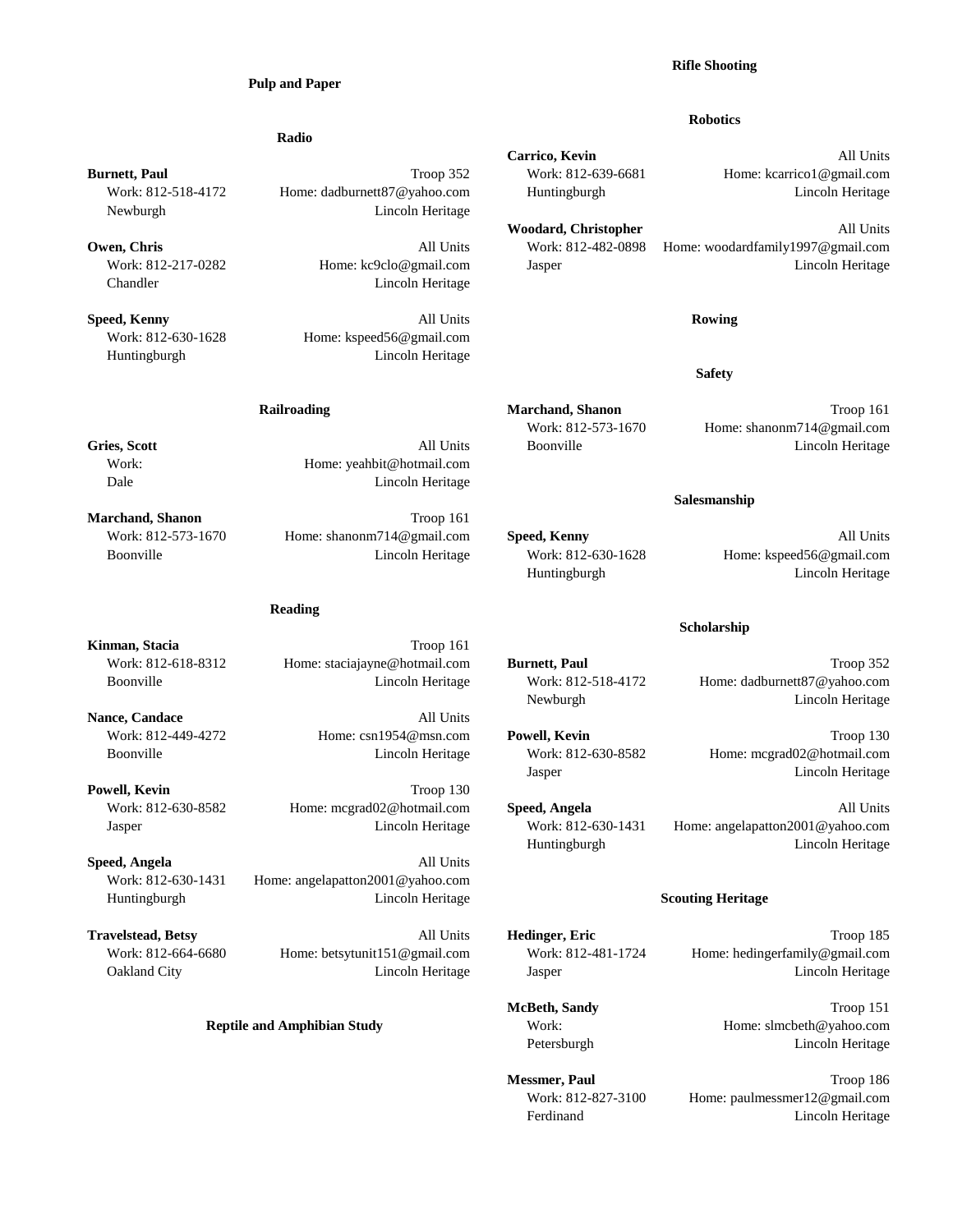**Miller, Jadd** All Units **Soil and Water Conservation** Work: 812-639-1202 Home: jaddmiller@gmail.com Ferdinand Lincoln Heritage **Dilger, Mark** Troop 199

**Rowley, Brandon Richland Richland Richland Lincoln Heritage Lincoln Heritage** Work: 812-641-4038 Home: brandonrowley28@gmail.com Boonville Lincoln Heritage **Roper, Brandon** Troop 192

**Speed, Angela All Units** Tell City **Constanting Constanting Constanting Constanting Constanting Constanting Constanting Constanting Constanting Constanting Constanting Constanting Constanting Constanting Constanting Con** Work: 812-630-1431 Home: angelapatton2001@yahoo.com Huntingburgh Lincoln Heritage

**Speed, Kenny** All Units Work: 812-630-1628 Home: kspeed56@gmail.com **Miller, Jadd** All Units Huntingburgh Lincoln Heritage Work: 812-639-1202 Home: jaddmiller@gmail.com

**Sculpture**

### **Search & Rescue**

**Powell, Kevin** Troop 130 **Burnett, Paul** Troop 352 Work: 812-630-8582 Home: mcgrad02@hotmail.com Work: 812-518-4172 Home: dadburnett87@yahoo.com Jasper Lincoln Heritage Newburgh Lincoln Heritage

**Speed, Kenny** All Units Work: 812-630-1628 Home: kspeed56@gmail.com **Speed, Angela** All Units

### **Small Boat Sailing**

**Woodard, Christopher All Units All Units Stamp Collecting** Work: 812-482-0898 Home: woodardfamily1997@gmail.com Jasper Lincoln Heritage **Burnett, Paul** Troop 352

### **Snow Sports**

Jasper Lincoln Heritage

**Woodard, Christopher** All Units Work: 812-630-1431 Home: angelapatton2001@yahoo.com Work: 812-482-0898 Home: woodardfamily1997@gmail.com Huntingburgh Lincoln Heritage Jasper Lincoln Heritage

Work: 812-359-4589 Home: mtdilger@gmail.com

Work: 812-719-9707 Home: brandonroper@att.net

### **Space Exploration**

Ferdinand Lincoln Heritage

**Scuba Diving 2018 19:20 Speed, Angela** All Units 20:20 All Units Work: 812-630-1431 Home: angelapatton2001@yahoo.com Huntingburgh Lincoln Heritage

### **Sports**

**Beckman, Dean** Troop 185 Work: 812-634-9494 Home: drbeck1959@gmail.com **Shotgun Shooting** Shotgun **Jasper** Jasper Lincoln Heritage

**Signs, Signals and Codes** Work: 812-719-9707 Home: brandonroper@att.net Tell City **Lincoln Heritage** 

Huntingburgh Lincoln Heritage Work: 812-630-1431 Home: angelapatton2001@yahoo.com Huntingburgh Lincoln Heritage

> **Skating All Units Speed, Kenny All Units All Units All Units All Units All Units All Units All Units All Units All Units All Units All Units All Units All Units All Units All Units All Units All Units All Units All Units** Work: 812-630-1628 Home: kspeed56@gmail.com Huntingburgh Lincoln Heritage

Work: 812-518-4172 Home: dadburnett87@yahoo.com Newburgh Lincoln Heritage

**Marchand, Shanon** Troop 161 **Green, Jason** Troop 130 Work: 812-573-1670 Home: shanonm714@gmail.com Work: 954-655-2177 Home: jasonhgreen1@gmail.com Boonville Lincoln Heritage Lincoln Heritage

**Speed, Angela** All Units

**Roper, Brandon** Troop 192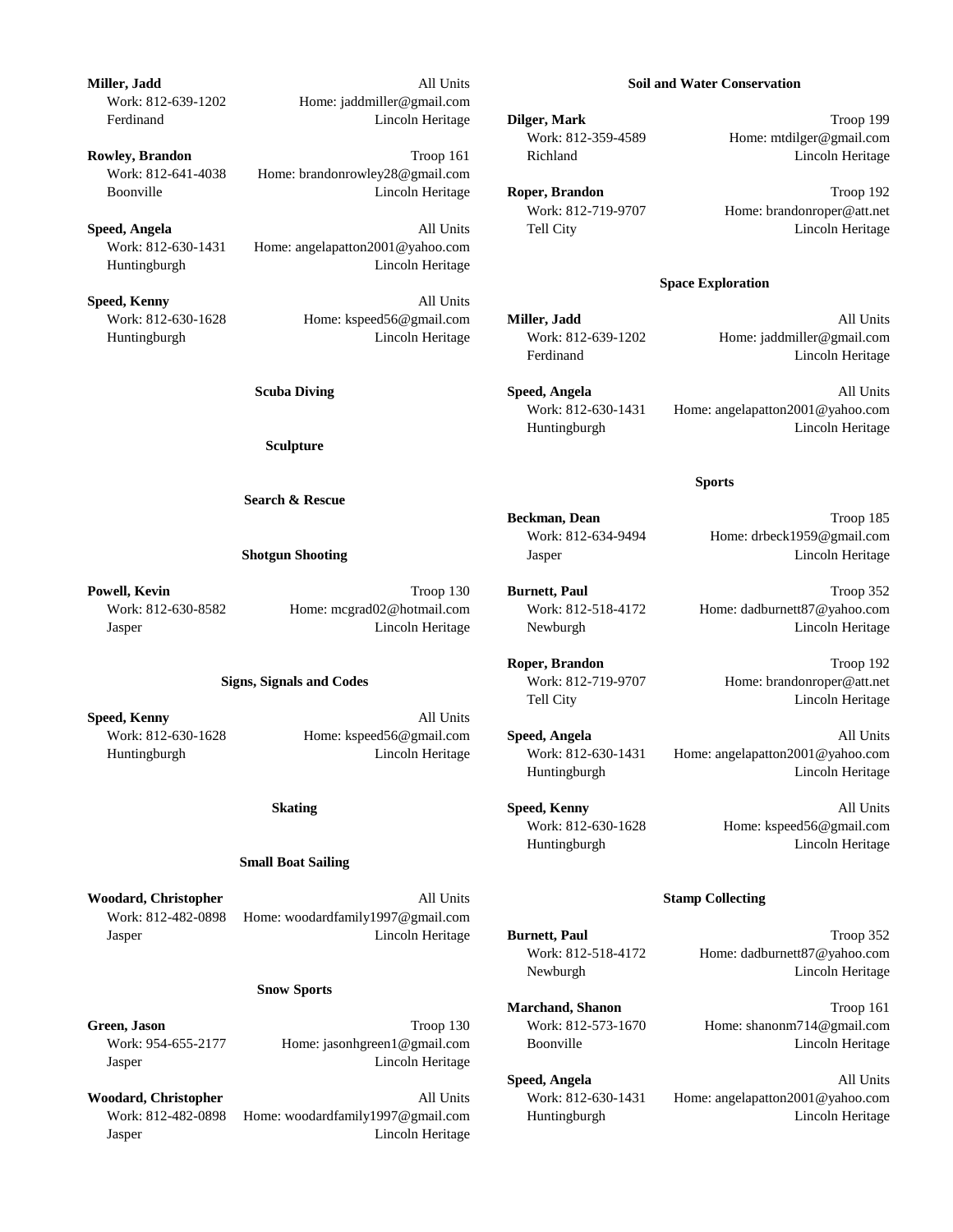Work: 765-404-3426 Home: goins.stephen@gmail.com Jasper Lincoln Heritage

Work: 651-261-4991 Home: bob@kimskoffee.com

Work: 812-827-3100 Home: paulmessmer12@gmail.com

Work: 812-719-9707 Home: brandonroper@att.net Tell City **Lincoln Heritage** 

Work: 812-634-9494 Home: drbeck1959@gmail.com Jasper Lincoln Heritage

**Dixon, John** All Units Work: 812-367-1104 Home: dixonjohn@twc.com Jasper Lincoln Heritage **Watersports**

Jasper Lincoln Heritage

Woodard, Christopher All Units Work: 812-482-0898 Home: woodardfamily1997@gmail.com **Weather**

**Speed, Angela All Units <b>Roper, Brandon Conserved, Angela Conserved, Angela All Units Roper, Brandon Troop 192** Work: 812-630-1431 Home: angelapatton2001@yahoo.com Work: 812-719-9707 Home: brandonroper@att.net Huntingburgh Lincoln Heritage Tell City Lincoln Heritage

**Surveying Speed, Angela All Units All Units** Work: 812-630-1431 Home: angelapatton2001@yahoo.com **Goins, Stephen** Troop 185 Huntingburgh Lincoln Heritage Lincoln Heritage

### **Traffic Safety**

**Sustainability Schoenbachler, James** All Units Work: 812-634-6130 Home: jamesschoenbachler@gmail.com **Kerr, Robert All Units** Jasper **All Units** Jasper **Lincoln Heritage** 

Huntingburgh Lincoln Heritage **Speed, Kenny** All Units Work: 812-630-1628 Home: kspeed56@gmail.com **Messmer, Paul Troop 186** Huntingburgh Lincoln Heritage Lincoln Heritage **Lincoln Heritage** 

**Roper, Brandon Community Community Community Community Community Community Community Community Community Community Community Community Community Community Community Community Community Community Community Community Comm** 

Ferdinand Lincoln Heritage **Travelstead, Betsy** All Units Work: 812-664-6680 Home: betsytunit151@gmail.com

### **Truck Transportation**

**Swimming** All Units **Kaiser, Randall Kaiser All Units** All Units Work: 812-449-1410 Home: kaiserrandall265@gmail.com **Beckman, Dean Community Community Community Community Community Community Community Community Community Community Community Community Community Community Community Community Community Community Community Community Commu** 

### **Veterinary Medicine**

**Schitter, Joseph** Troop 185 **Powell, Kevin** Troop 130 Work: 812-630-5126 Home: joschit@kimball.com Work: 812-630-8582 Home: mcgrad02@hotmail.com Jasper Lincoln Heritage Jasper Lincoln Heritage

**Burnett, Paul** Troop 352 Work: 812-518-4172 Home: dadburnett87@yahoo.com **Textile Newburgh Lincoln Heritage Lincoln Heritage**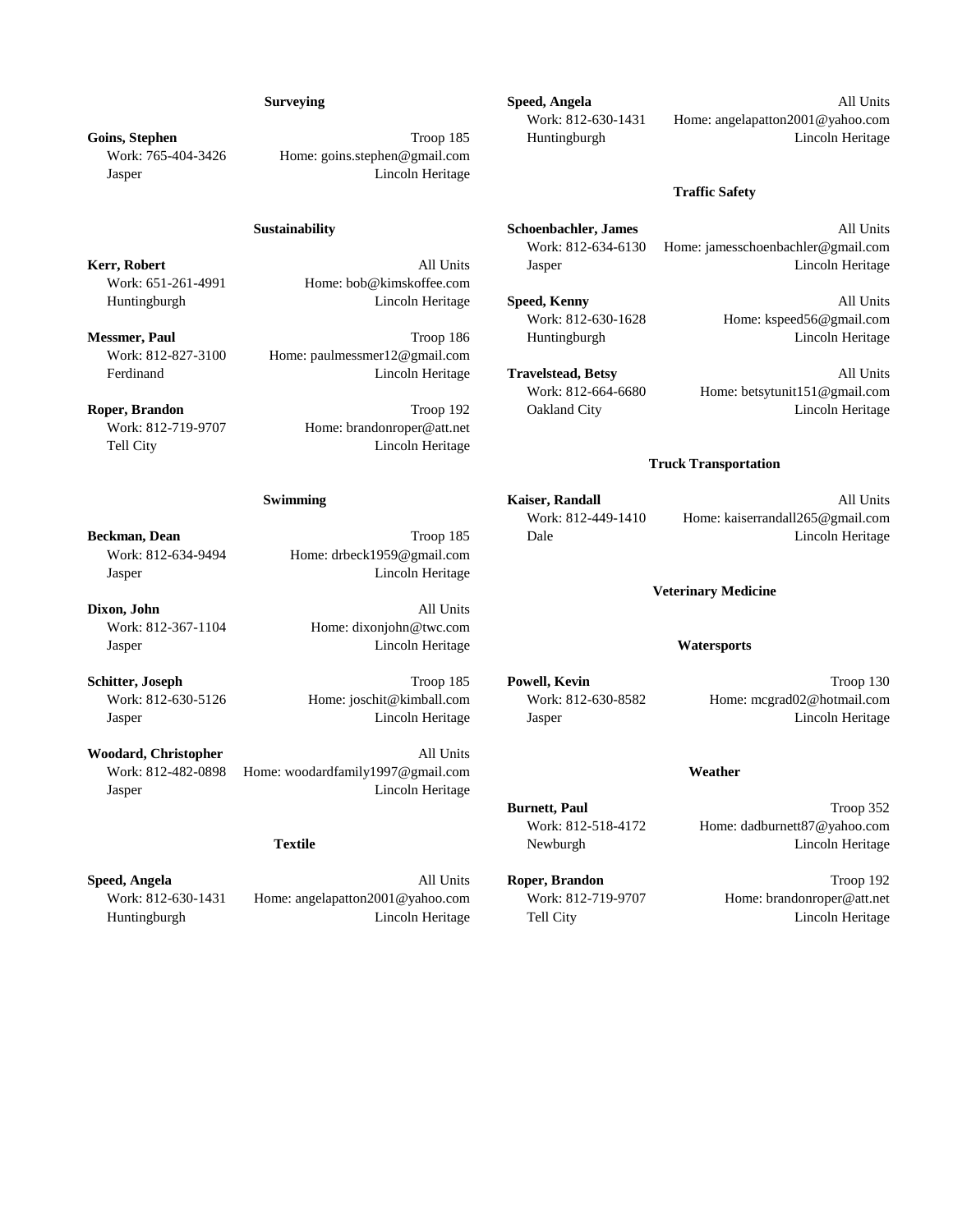**Burnett, Paul** Troop 352 Work: 812-518-4172 Home: dadburnett87@yahoo.com Newburgh Lincoln Heritage **Welding**

**Dilger, Mark** Troop 199 Work: 812-359-4589 Home: mtdilger@gmail.com Richland Lincoln Heritage

**Jones, Matthew Troop 170** Work: 812-631-4374 Home: senojttam@icloud.com Dubois Lincoln Heritage

Lawson, Chad All Units Work: Home: k3jlaw2@gmail.com Jasper Lincoln Heritage

**Rowley, Brandon** Troop 161 Work: 812-641-4038 Home: brandonrowley28@gmail.com Boonville Lincoln Heritage

### **Whitewater**

### **Wilderness Survival**

**Beckman, Dean** Troop 185 Work: 812-634-9494 Home: drbeck1959@gmail.com Jasper Lincoln Heritage

**Schroeder, Andrew Troop 102** Work: 812-529-8255 Home: schroeder1066@gmail.com

Evanston Lincoln Heritage

### **Wood Carving**

**Schoenbachler, James** All Units Work: 812-634-6130 Home: jamesschoenbachler@gmail.com

**Speed, Angela** All Units **Theater** Work: 812-630-1431 Home: angelapatton2001@yahoo.com Huntingburgh Lincoln Heritage

**Miller, Jadd** Troop 192 Work: 812-639-1202 Home: jaddmiller@gmail.com Work: 812-719-1643 Home: timbrumfield71@hotmail.com Ferdinand Lincoln Heritage Tell City Lincoln Heritage